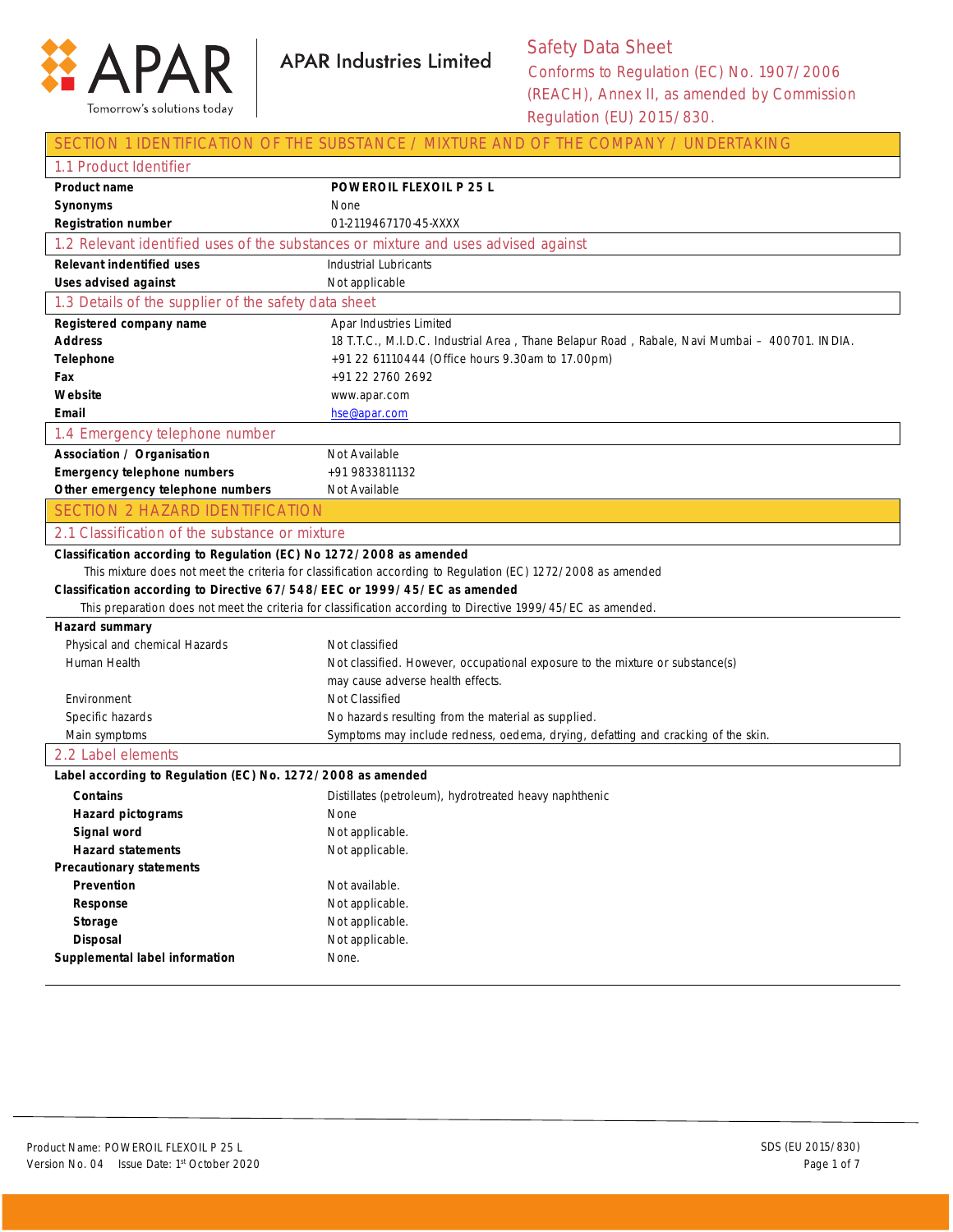

Tomorrow's solutions today

## **APAR Industries Limited**

### Safety Data Sheet Conforms to Regulation (EC) No. 1907/2006 (REACH), Annex II, as amended by Commission

Regulation (EU) 2015/830.

| See section 11 for additional information on health hazards.<br>2.3 Other hazards                        |                                                                |                                                                                                                                                                                                                                               |                                                                                                                                                                                                                                                                            |                             |
|----------------------------------------------------------------------------------------------------------|----------------------------------------------------------------|-----------------------------------------------------------------------------------------------------------------------------------------------------------------------------------------------------------------------------------------------|----------------------------------------------------------------------------------------------------------------------------------------------------------------------------------------------------------------------------------------------------------------------------|-----------------------------|
| SECTION 3 COMPOSITION / INFORMATION ON INGREDIENTS                                                       |                                                                |                                                                                                                                                                                                                                               |                                                                                                                                                                                                                                                                            |                             |
| 3.1 Substances                                                                                           |                                                                |                                                                                                                                                                                                                                               |                                                                                                                                                                                                                                                                            |                             |
| 1. CAS No.<br>2. EC No.                                                                                  | % (Weight)                                                     | <b>Name</b>                                                                                                                                                                                                                                   | <b>Classification according to</b><br>regulation (EC)<br>No.1272/2008(CLP)                                                                                                                                                                                                 | Classification (67/548/EEC) |
| 1.64742-52-5<br>2. 265-155-0                                                                             | 100                                                            | Distillates (petroleum),<br>hydrotreated Heavy naphthenic                                                                                                                                                                                     | Not classified                                                                                                                                                                                                                                                             | Not classified              |
| Ingredient notes<br>The highly refined mineral oil contains <3% (w/w) DMSO extract, according to IP346.  |                                                                |                                                                                                                                                                                                                                               |                                                                                                                                                                                                                                                                            |                             |
| <b>SECTION 4 FIRST AID MEASURES</b>                                                                      |                                                                |                                                                                                                                                                                                                                               |                                                                                                                                                                                                                                                                            |                             |
| 4.1 Description of first aid measures                                                                    |                                                                |                                                                                                                                                                                                                                               |                                                                                                                                                                                                                                                                            |                             |
|                                                                                                          | <b>Eye Contact</b><br><b>Skin Contact</b><br><b>Inhalation</b> | If this product comes in contact with eyes :<br>> Wash out immediately with water<br>$\triangleright$ If irritation continues, seek medical attention.<br>If skin or hair contact occurs:<br>> Seek medical attention in event of irritation. | ≻ Removal of contact lenses after an eye injury should only be undertaken by skilled personnel.<br>> Flush skin and hair with running water (and soap if available).<br>If fumes, aerosol or combustion products are inhaled remove from contaminated area. Other measures |                             |
|                                                                                                          |                                                                | are usually unnecessary.                                                                                                                                                                                                                      |                                                                                                                                                                                                                                                                            |                             |
|                                                                                                          | Ingestion                                                      | > Immediately give a glass of water.                                                                                                                                                                                                          | > First aid is not generally required. If in doubt, contact a Poisons Information Centre or a doctor.                                                                                                                                                                      |                             |
|                                                                                                          |                                                                | 4.2 Most important symptoms and effects, both acute and delayed                                                                                                                                                                               |                                                                                                                                                                                                                                                                            |                             |
| See section 11                                                                                           |                                                                |                                                                                                                                                                                                                                               |                                                                                                                                                                                                                                                                            |                             |
|                                                                                                          |                                                                |                                                                                                                                                                                                                                               |                                                                                                                                                                                                                                                                            |                             |
| 4.3 Indication of any immediate medical attention and special treatment needed<br>Treat symptomatically. |                                                                |                                                                                                                                                                                                                                               |                                                                                                                                                                                                                                                                            |                             |
| <b>SECTION 5 FIRE FIGHTING MEASURES</b>                                                                  |                                                                |                                                                                                                                                                                                                                               |                                                                                                                                                                                                                                                                            |                             |
| 5.1 Extinguishing media                                                                                  |                                                                |                                                                                                                                                                                                                                               |                                                                                                                                                                                                                                                                            |                             |
| > Dry chemicals Powder.                                                                                  |                                                                |                                                                                                                                                                                                                                               |                                                                                                                                                                                                                                                                            |                             |
| $\triangleright$ Foam.                                                                                   |                                                                |                                                                                                                                                                                                                                               |                                                                                                                                                                                                                                                                            |                             |
| $\triangleright$ BCF (where regulations permit).                                                         |                                                                |                                                                                                                                                                                                                                               |                                                                                                                                                                                                                                                                            |                             |
| > Carbon dioxide (CO2).                                                                                  |                                                                |                                                                                                                                                                                                                                               |                                                                                                                                                                                                                                                                            |                             |
| $\triangleright$ Water spray or fog $-$ Large fires only.                                                |                                                                |                                                                                                                                                                                                                                               |                                                                                                                                                                                                                                                                            |                             |
|                                                                                                          |                                                                | 5.2 Special hazards arising from the substrate or mixture                                                                                                                                                                                     |                                                                                                                                                                                                                                                                            |                             |
|                                                                                                          |                                                                |                                                                                                                                                                                                                                               | Fire incompatibility entries and the Avoid contamination with oxidizing agents i.e. nitrates, oxidizing acids, chlorine acids, chlorine<br>bleaches, pool chlorine etc. as ignition may results.                                                                           |                             |
| 5.3 Advice for firefighters                                                                              |                                                                |                                                                                                                                                                                                                                               |                                                                                                                                                                                                                                                                            |                             |
| Fire fighting                                                                                            |                                                                |                                                                                                                                                                                                                                               | > Alert Fire Brigade and tell them location and nature of hazard.<br>$\triangleright$ Wear full body protective clothing with breathing apparatus.                                                                                                                         |                             |
| <b>SECTION 6 ACCIDENTAL RELEASE MEASURES</b>                                                             |                                                                |                                                                                                                                                                                                                                               |                                                                                                                                                                                                                                                                            |                             |
|                                                                                                          |                                                                | 6.1 Personal precautions, protective equipment and emergency procedures                                                                                                                                                                       |                                                                                                                                                                                                                                                                            |                             |
| See section 8                                                                                            |                                                                |                                                                                                                                                                                                                                               |                                                                                                                                                                                                                                                                            |                             |
| 6.2 Environmental precautions                                                                            |                                                                |                                                                                                                                                                                                                                               |                                                                                                                                                                                                                                                                            |                             |
| See section 12                                                                                           |                                                                |                                                                                                                                                                                                                                               |                                                                                                                                                                                                                                                                            |                             |
|                                                                                                          |                                                                | 6.3 Methods and material for containment and cleaning up                                                                                                                                                                                      |                                                                                                                                                                                                                                                                            |                             |
|                                                                                                          |                                                                | $\triangleright$ Remove all ignitions sources.                                                                                                                                                                                                |                                                                                                                                                                                                                                                                            |                             |
|                                                                                                          |                                                                | $\triangleright$ Clean up all spills immediately.                                                                                                                                                                                             |                                                                                                                                                                                                                                                                            |                             |

**Minor spills** > Avoid breathing vapours and contact with skin and eyes.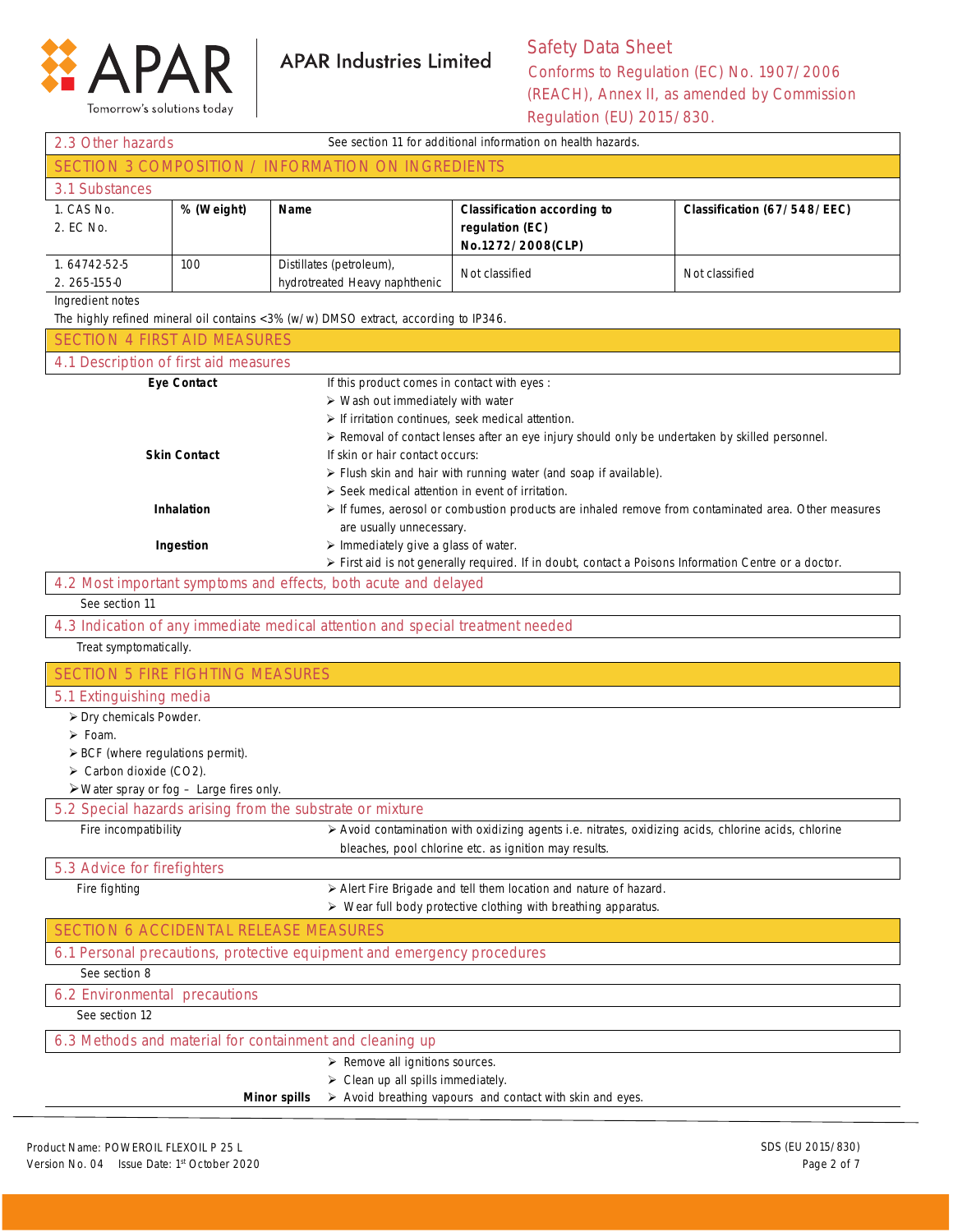

# Safety Data Sheet Conforms to Regulation (EC) No. 1907/2006

(REACH), Annex II, as amended by Commission Regulation (EU) 2015/830.

|                                                                   | > Control personal contact with the substance, by using protective equipment.                         |
|-------------------------------------------------------------------|-------------------------------------------------------------------------------------------------------|
|                                                                   | > Contain and absorb spill with sand, earth, inert material or vermiculite.                           |
|                                                                   | $\triangleright$ Wipe up.                                                                             |
|                                                                   | > Place in a suitable, labelled container for waste disposal.                                         |
| 6.4 Reference to other sections                                   | For personal protection, see section 8. For waste disposal, see section 13.                           |
| <b>SECTION 7 HANDLING AND STORAGE</b>                             |                                                                                                       |
| 7.1 Precautions for safe handling                                 |                                                                                                       |
|                                                                   | > Avoid all personal contact, including inhalation.                                                   |
|                                                                   | > Wear protective clothing when risk of exposure occurs.                                              |
|                                                                   | $\triangleright$ Use in a well-ventilated area.                                                       |
|                                                                   | $\triangleright$ Prevent concentration in hollows and sumps.                                          |
|                                                                   | > DO NOT enter confined spaces until atmosphere has been checked.                                     |
|                                                                   | > Avoid smoking, naked lights or ignition sources.                                                    |
| <b>Safe Handling</b>                                              | > Avoid contact with incompatible materials. When handling, DO NOT eat, drink or smoke.               |
|                                                                   | > Keep containers securely sealed when not in use. Avoid physical damage to containers.               |
|                                                                   | > Always wash hands with soap and water after handling.                                               |
|                                                                   | > Work clothes should be laundered separately.                                                        |
|                                                                   | > Use good occupational work practice.                                                                |
|                                                                   | > Observe manufacturer's storage and handling recommendations contained within this SDS. Atmosphere   |
|                                                                   | should be reqularly checked against established exposure standards to ensure safe working conditions. |
| Fire and explosion protection                                     | See section 5                                                                                         |
| 7.2 Conditions for safe storage, including any in compatibilities |                                                                                                       |
| Suitable container                                                | $\triangleright$ Metal can or drum                                                                    |
|                                                                   | > Packaging as recommended by manufacturer.                                                           |
|                                                                   | > Check all containers are clearly labeled and free from leaks.                                       |
| Storage incompatibility                                           | Avoid reaction with oxidizing agents.                                                                 |
| 7.3 Specific end use(s)                                           | Not available                                                                                         |
| SECTION 8 EXPOSURE CONTROLS / PERSONAL PROTECTION                 |                                                                                                       |
| 8.1 Control parameters                                            |                                                                                                       |
| DERIVED NO EFFECT LEVEL (DNEL)                                    |                                                                                                       |
| Not available                                                     |                                                                                                       |
| PREDICTED NO EFFECT LEVEL (PNEL)                                  |                                                                                                       |
| Not available                                                     |                                                                                                       |
| <b>OCCUPATIONAL EXPOSURE LIMITS (OEL)</b>                         |                                                                                                       |
| 8.2 Exposure controls                                             |                                                                                                       |
| 8.2.1 Appropriate engineering controls                            | Adequate ventilation should be provided whenever the material is heated or mists are generated.       |
|                                                                   | Provide adequate ventilation, including appropriate local extraction, to ensure that the defined      |
|                                                                   | occupational exposure limit is not exceeded.                                                          |
| 8.2.2 Personal protection                                         |                                                                                                       |
|                                                                   |                                                                                                       |
|                                                                   |                                                                                                       |
|                                                                   |                                                                                                       |
| Eye and face protection                                           | $\triangleright$ Safety glasses with side shields                                                     |
|                                                                   | > Chemical goggles.                                                                                   |
| <b>Skin protection</b>                                            | See Hand protection below                                                                             |
| Hands/feet protection                                             | Wear general protective gloves, e.g. light weight rubber gloves.                                      |
| <b>Body protection</b>                                            | See Other protection below                                                                            |
| Other protection                                                  | No special equipment needed when handling small quantities.                                           |
|                                                                   | <b>OTHERWISE:</b>                                                                                     |
|                                                                   | Overalls.                                                                                             |
|                                                                   | Barrier cream. Eyewash unit.                                                                          |
|                                                                   |                                                                                                       |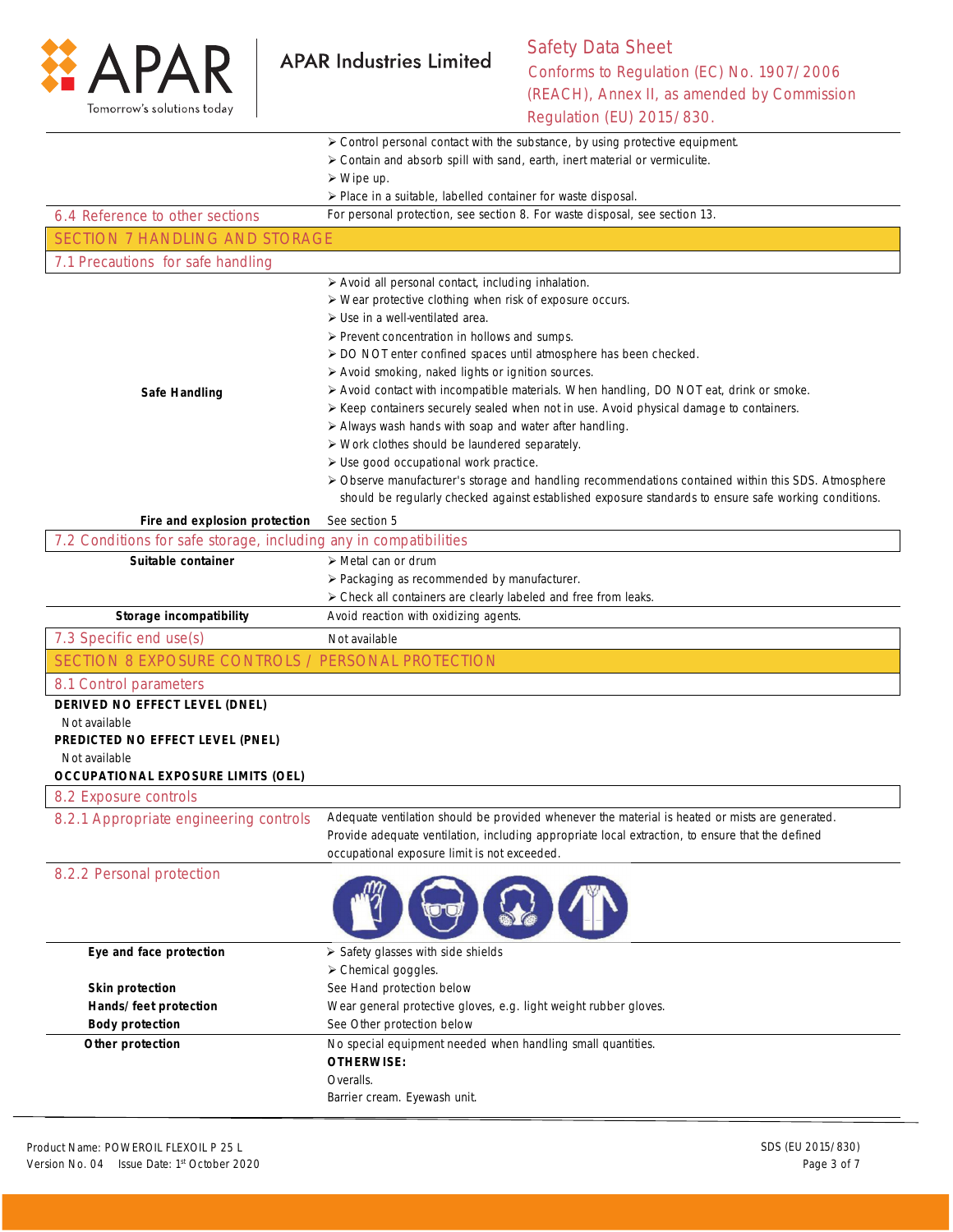

Tomorrow's solutions today

Safety Data Sheet Conforms to Regulation (EC) No. 1907/2006 (REACH), Annex II, as amended by Commission Regulation (EU) 2015/830.

| <b>Thermal hazards</b>                                    | Not Available                                                                                                         |
|-----------------------------------------------------------|-----------------------------------------------------------------------------------------------------------------------|
| <b>Respiratory protection</b>                             |                                                                                                                       |
|                                                           | Type A-P Filter of sufficient capacity. (AS/NZS 1716 & 1715, EN 143:2000 & 149:2001, ANSI Z88 or national equivalent) |
| 8.2.3. Environmental exposure controls                    | See section 12                                                                                                        |
| SECTION 9 PHYSICAL AND CHEMICAL PROPERTIES                |                                                                                                                       |
| 9.1 Information on basic physical and chemical properties |                                                                                                                       |
| Appearance                                                |                                                                                                                       |
| <b>Physical state</b>                                     | Liquid                                                                                                                |
| Color                                                     | Amber                                                                                                                 |
| Form                                                      | Liquid                                                                                                                |
| Odor                                                      | Mild Petroleum Odour                                                                                                  |
| <b>Odour threshold</b>                                    | Not applicable                                                                                                        |
| рH                                                        | Not applicable                                                                                                        |
| Melting point/Pour point                                  | $<$ -3°C (ASTM D-97)                                                                                                  |
| <b>Flash point</b>                                        | Closed cup: $> 230^{\circ}$ C                                                                                         |
| <b>Evaporation rate</b>                                   | Not available                                                                                                         |
| Flammability (solid, gas)                                 | Not available                                                                                                         |
| Flammability limits in air,                               | Not available                                                                                                         |
| lower, % by volume                                        |                                                                                                                       |
| Flammability limits in air,                               | Not available                                                                                                         |
| upper, % by volume                                        |                                                                                                                       |
| Vapour pressure                                           | Not available                                                                                                         |
| Vapour density                                            | Not available                                                                                                         |
| Density                                                   | 0.915 to 0.935 at 15°C                                                                                                |
| Solubility(ies)                                           |                                                                                                                       |
| Solubility (water)                                        | Insoluble                                                                                                             |
| <b>Partition coefficient</b>                              |                                                                                                                       |
| (n-octanol/water)                                         | Not available                                                                                                         |
| Decomposition temperature                                 | No Data                                                                                                               |
| Auto-ignition temperature                                 | $>350^{\circ}$ C                                                                                                      |
| Viscosity, Kinematic at 40°C (104°F)                      | 3.45 cm <sup>2</sup> /s to 3.95 cm <sup>2</sup> /s (345 to 395 cSt)                                                   |
| <b>Explosive properties</b>                               | No Data                                                                                                               |
| <b>Oxidising properties</b>                               | No Data                                                                                                               |
| 9.2 Other Information                                     | Not Available                                                                                                         |
| SECTION 10 STABILITY AND REACTIVITY                       |                                                                                                                       |
| 10.1 Reactivity                                           | Stable.                                                                                                               |
| 10.2 Chemical stability                                   | Under normal conditions of storage and use, hazardous reactions will not occur.                                       |
| 10.3 Possibility of hazardous Reactions                   | Avoid temperatures exceeding the flash point.                                                                         |
| 10.4 Conditions to avoid                                  | No specific data.                                                                                                     |
| 10.5 Incompatible materials                               | No specific data.                                                                                                     |
| 10.6 Hazardous decomposition products                     | Under normal conditions of storage and use, hazardous decomposition products should<br>not be produced.               |

**APAR Industries Limited**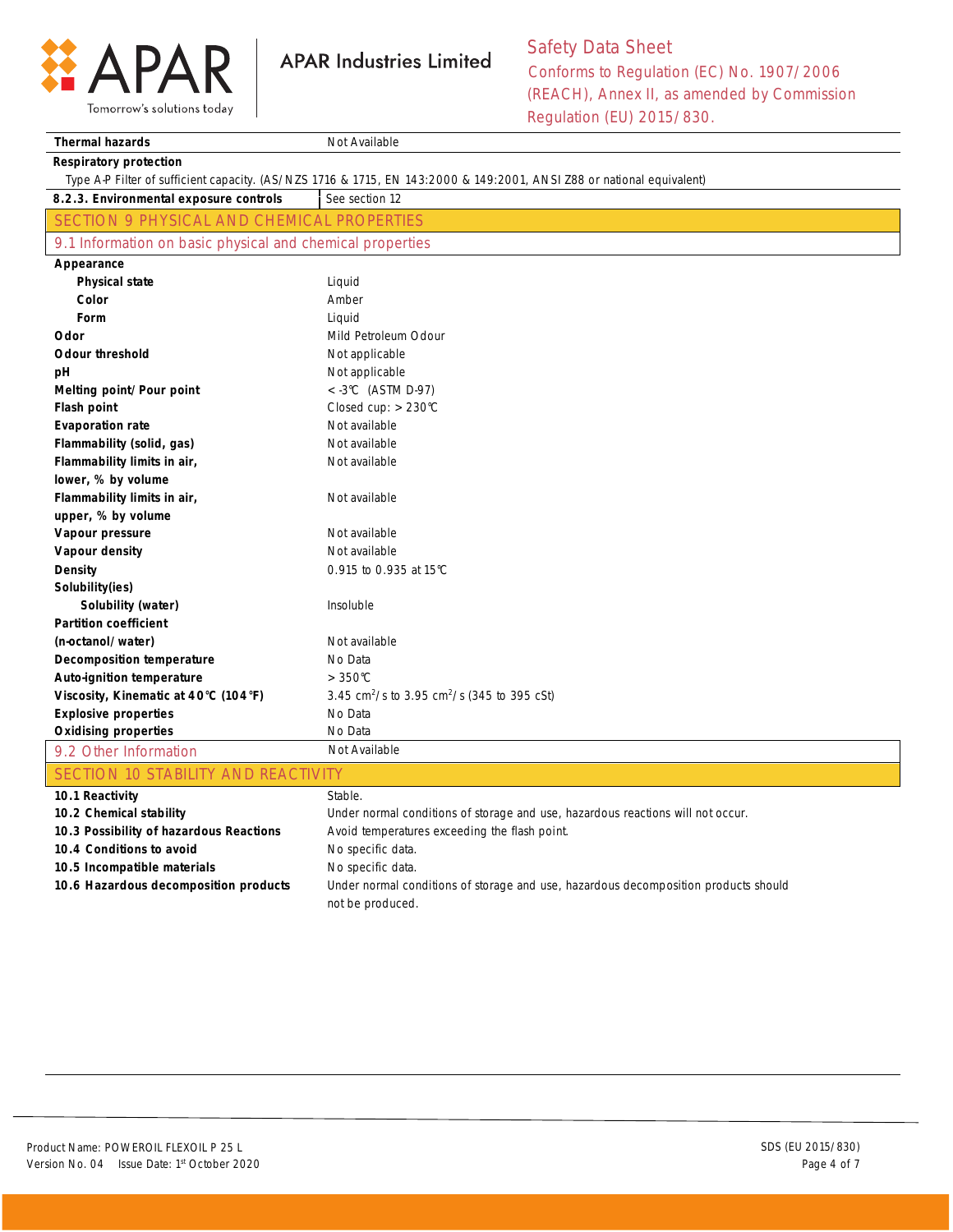

#### SECTION 11 TOXICOLOGICAL INFORMATION

| 11.1 Information on toxicological effects                          |                                                                               |                                                                                                              |                |
|--------------------------------------------------------------------|-------------------------------------------------------------------------------|--------------------------------------------------------------------------------------------------------------|----------------|
| <b>Acute toxicity</b>                                              | Not applicable                                                                |                                                                                                              |                |
| Skin corrosion/irritation                                          | May cause defatting of the skin, but is neither an irritant nor a sensitizer. |                                                                                                              |                |
| Serious eye damage/eye                                             | Not classified. May cause minor irritation on eye contact.                    |                                                                                                              |                |
| irritation                                                         |                                                                               |                                                                                                              |                |
| <b>Respiratory sensitisation</b><br>Skin sensitisation             | Not classified.                                                               |                                                                                                              |                |
| Germ cell mutagenicity                                             | Not classified. May cause defatting of the skin, but is not an irritant.      | No data available to indicate product or any components present at greater than 0.1% are                     |                |
|                                                                    | mutagenic or genotoxic.                                                       |                                                                                                              |                |
| Carcinogenicity                                                    |                                                                               | This product is not considered to be a carcinogen by IARC, ACGIH, NTP, or OSHA. Meets EU                     |                |
|                                                                    |                                                                               | requirement of less than 3% (w/w) DMSO extract for total polycyclic aromatic compound (PAC) using IP         |                |
|                                                                    | 346.                                                                          |                                                                                                              |                |
| <b>Reproductive toxicity</b>                                       | Contains no ingredient listed as toxic to reproduction                        |                                                                                                              |                |
| Specific target organ toxicity                                     | Not classified.                                                               |                                                                                                              |                |
| - single exposure                                                  |                                                                               |                                                                                                              |                |
| Specific target organ toxicity                                     | Not classified.                                                               |                                                                                                              |                |
| - repeated exposure                                                |                                                                               |                                                                                                              |                |
| <b>Aspiration hazard</b>                                           | May be fatal if swallowed and enters airways.                                 |                                                                                                              |                |
| Mixture versus substance<br>information                            | Not available.                                                                |                                                                                                              |                |
| Other information                                                  | Risk of chemical pneumonia after aspiration.                                  |                                                                                                              |                |
| <b>SECTION 12 ECOLOGICAL INFORMATION</b>                           |                                                                               |                                                                                                              |                |
| 12.1 Toxicity                                                      | Not expected to be harmful to aquatic organisms.                              |                                                                                                              |                |
| 12.2 Persistence and degradability                                 |                                                                               |                                                                                                              |                |
| degradability                                                      | The product is not readily biodegradable.                                     |                                                                                                              |                |
|                                                                    |                                                                               |                                                                                                              |                |
| 12.3 Bioaccumulative potential<br><b>Bioaccumulation potential</b> |                                                                               | Bioaccumulation is unlikely to be significant because of the low water solubility of this product.           |                |
|                                                                    |                                                                               |                                                                                                              |                |
| 12.4 Mobility in soil                                              |                                                                               |                                                                                                              |                |
| <b>Mobility</b>                                                    | Not available.                                                                |                                                                                                              |                |
| 12.5 Results of PBT and vPvB assessment                            |                                                                               |                                                                                                              |                |
|                                                                    | P                                                                             | В                                                                                                            | T              |
| Relevant available data                                            | Not applicable                                                                | Not applicable                                                                                               | Not applicable |
| PBT Criteria fulfilled?                                            | Not applicable                                                                | Not applicable                                                                                               | Not applicable |
| 12.6 Other adverse effects                                         |                                                                               | No other adverse environmental effects (e.g. ozone depletion, photochemical ozone creation                   |                |
|                                                                    |                                                                               | potential, endocrine disruption, global warming potential) are expected from this component.                 |                |
| SECTION 13 DISPOSAL CONSIDERATIONS                                 |                                                                               |                                                                                                              |                |
| 13.1 Waste treatment methods                                       |                                                                               |                                                                                                              |                |
|                                                                    |                                                                               | Legislation addressing waste disposal requirements may differ by country, state and/ or territory. Each user |                |
|                                                                    |                                                                               | must refer to laws operating in their area. In some areas, certain wastes must be tracked.                   |                |
|                                                                    |                                                                               | A Hierarchy of Controls seems to be common - the user should investigate:                                    |                |
|                                                                    | ⋗<br>Reduction                                                                |                                                                                                              |                |
|                                                                    | ➤<br>Reuse<br>Recycling<br>➤                                                  |                                                                                                              |                |
| Product / Packaging disposal                                       | ➤<br>Disposal (if all else fails)                                             |                                                                                                              |                |
|                                                                    |                                                                               | This material may be recycled if unused, or if it has not been contaminated so as to make it unsuitable for  |                |
|                                                                    |                                                                               | its intended use. If it has been contaminated, it may be possible to reclaim the product by filtration,      |                |
|                                                                    |                                                                               | distillation or some other means. Shelf life considerations should also be applied in making decisions of    |                |
|                                                                    |                                                                               | this type. Note that properties of a material may change in use, and recycling or reuse may not always be    |                |
|                                                                    | appropriate.                                                                  |                                                                                                              |                |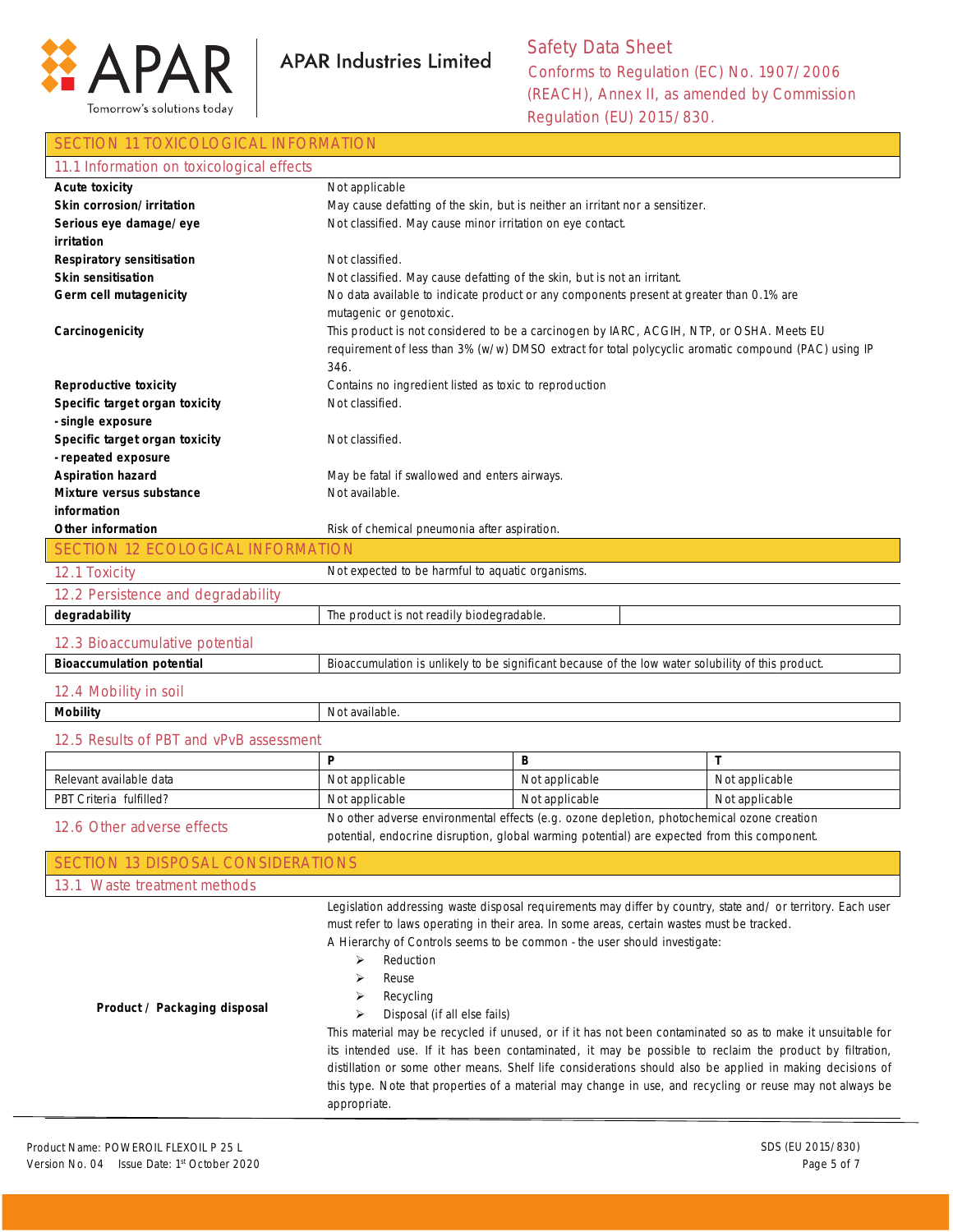

| Waste treatment options             | Not available                                                                        |
|-------------------------------------|--------------------------------------------------------------------------------------|
| Sewage disposal options             | Not available                                                                        |
| SECTION 14 TRANSPORT INFORMATION    |                                                                                      |
| General                             | The product is not covered by international regulation on the transport of dangerous |
| 14.1 UN Number                      | qoods(IMDG, IATA, ADR/RID)                                                           |
| 14.2 UN proper shipping name        | Not classified as dangerous goods for transport.                                     |
| 14.3 Transport hazard class(es)     | Not applicable                                                                       |
| 14.4 Packing group                  | Not applicable                                                                       |
| 14.5 Environmental hazards          | Not applicable<br>Not classified as marine pollutant/environmentally hazardous.      |
| 14.6 Special precautions for user   | Not applicable                                                                       |
| 14.7 Transport in bulk according to | Not applicable                                                                       |
| Annex II of MARPOL 73/78 and the    |                                                                                      |
|                                     |                                                                                      |

IBC Code

| <b>SECTION 15 REGULATORY INFORMATION</b>                     |                                                                                                                                  |
|--------------------------------------------------------------|----------------------------------------------------------------------------------------------------------------------------------|
|                                                              | 15.1. Safety, health and environmental regulations / legislation specific for the substance or mixture                           |
| <b>EU</b> regulations                                        |                                                                                                                                  |
|                                                              | Regulation (EC) No. 2037/2000 on substances that deplete the ozone layer, Annex I                                                |
| Not listed.                                                  |                                                                                                                                  |
|                                                              | Regulation (EC) No. 2037/2000 on substances that deplete the ozone layer, Annex II                                               |
| Not listed.                                                  |                                                                                                                                  |
|                                                              | Regulation (EC) No. 850/2004 on persistent organic pollutants, Annex I                                                           |
| Not listed.                                                  |                                                                                                                                  |
|                                                              | Regulation (EC) No. 689/2008 concerning the export and import of dangerous chemicals, Annex I, part 1                            |
| Not listed.                                                  |                                                                                                                                  |
|                                                              | Regulation (EC) No. 689/2008 concerning the export and import of dangerous chemicals, Annex I, part 2                            |
| Not listed.                                                  |                                                                                                                                  |
|                                                              | Regulation (EC) No. 689/2008 concerning the export and import of dangerous chemicals, Annex I, part 3                            |
| Not listed.                                                  |                                                                                                                                  |
| Not listed.                                                  | Regulation (EC) No. 689/2008 concerning the export and import of dangerous chemicals, Annex V                                    |
|                                                              | Regulation (EC) No. 166/2006 Annex II Pollutant Release and Transfer Registry                                                    |
| Not listed.                                                  |                                                                                                                                  |
| Regulation (EC) No. 1907/2006, Article 59(1). Candidate List |                                                                                                                                  |
| Not listed.                                                  |                                                                                                                                  |
| <b>Authorisations</b>                                        |                                                                                                                                  |
|                                                              | Regulation (EC) No. 1907/2006, REACH Annex XIV Substances subject to authorization, as amended                                   |
| Not listed.                                                  |                                                                                                                                  |
| <b>Restrictions on use</b>                                   |                                                                                                                                  |
|                                                              | Regulation (EC) No. 1907/2006 Annex XVII Substances subject to restriction on marketing and use                                  |
| Not regulated.                                               |                                                                                                                                  |
|                                                              | Directive 2004/37/EC: on the protection of workers from the risks related to exposure to carcinogens and mutagens at work        |
| Not listed.                                                  |                                                                                                                                  |
|                                                              | Directive 92/85/EEC: on the safety and health of pregnant workers and workers who have recently given birth or are breastfeeding |
| Not listed.                                                  |                                                                                                                                  |
|                                                              | Directive 98/24/EC on the protection of the health and safety of workers from the risks related to chemical agents at work       |
| Not listed.                                                  |                                                                                                                                  |
| Directive 94/33/EC on the protection of young people at work |                                                                                                                                  |
| Not listed.                                                  |                                                                                                                                  |
| Other regulations :                                          | The product is classified and labelled in accordance with EC directives or respective national laws.                             |